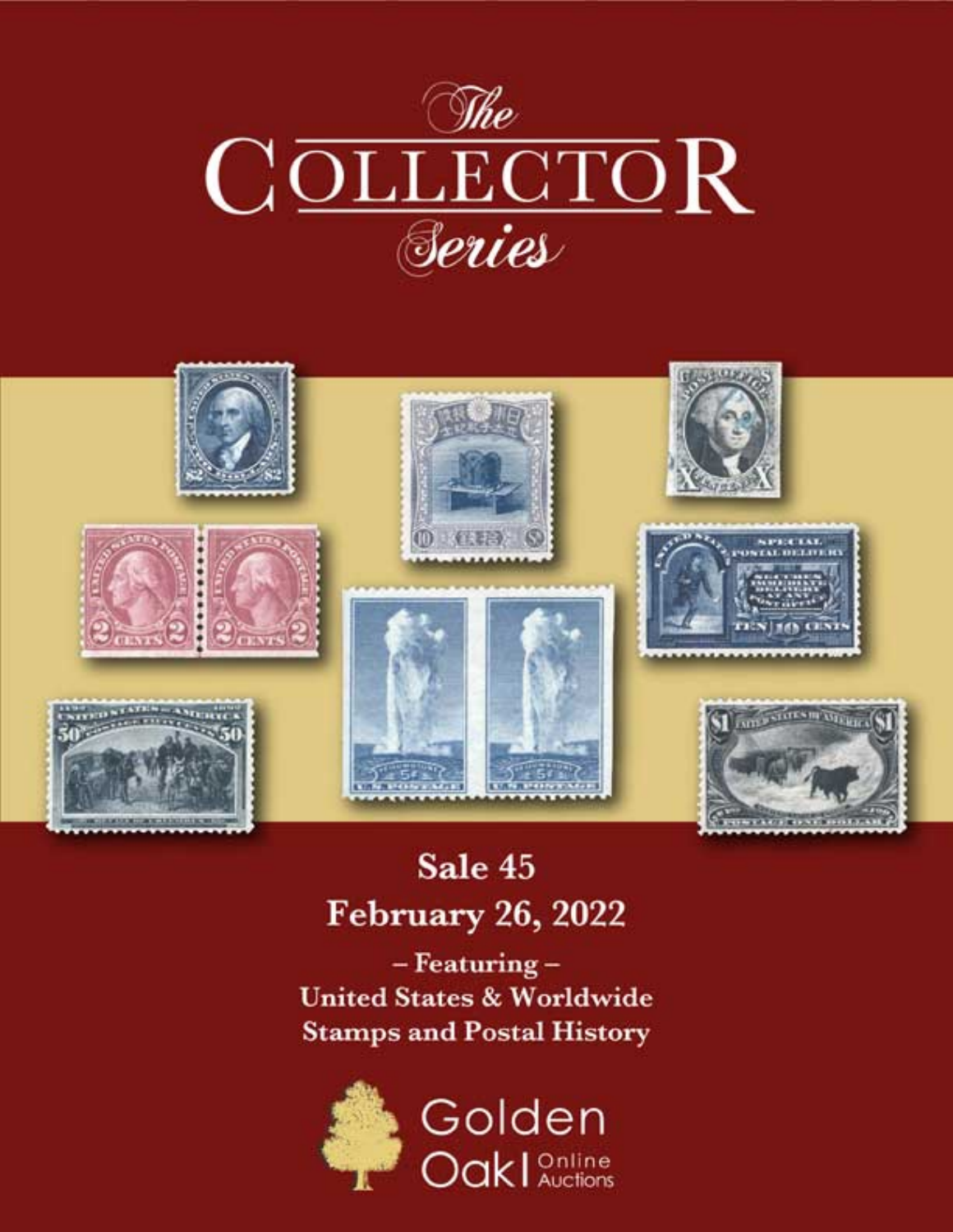## **Highlights of the Sale**



**8**  $\star\star$  **★ Australia, 1931-36, King George V and** Kangaroos, 1/<sub>2</sub>d to 10s, C of A watermark **(Scott 113-127. SG 124/36),** o.g., some never hinged, some hinged, Very Fine. Scott \$811. SG £822 (\$1,120). **Hammer Price \$550**



96  $\star$  Japan, 1924, Empress Jingo, 1st watermark, granite paper, 10y dull violet (Scott **189. J.S.C.A. 210),** o.g., hinged, Fine to Very Fine. Scott \$450. J.S.C.A. 90,000 yen (\$810).

**Hammer Price \$300**



**134** O **1847, 10¢ black (Scott 2), a premium ex**ample with clear to large margins all around and a neatly struck blue straight line PAID cancel, Very Fine; with 2021 P.F. certificate.<br>Scott \$900. Hammer F

**Hammer Price \$700** 



**208 ★ 1898, \$1 Trans-Miss. (Scott 292), beauti**fully well centered, o.g., hinged (some red offset on gum); a faint natural paper wrinkle, otherwise Very Fine; with 2022 P.S.E. certificate graded **VF 80**.

Scott \$1,500. SMQ \$1,100.

**Hammer Price \$900**



**226** ★ 1908, 5¢ Lincoln, imperf (Scott 315), horizontal pair, a premium example, well centered within large margins, o.g., very lightly hinged, Very Fine to Extremely Fine. Scott \$725. **Hammer Price \$600**



**251 ★ 1915, 10¢ Panama-Pacific, perf 10 (Scott** 404), lovely centering and excellent color, a beauty, o.g., minimally hinged, Very Fine; with 2014 P.S.E. certificate graded VF 80. Scott \$675. **Hammer Price \$550**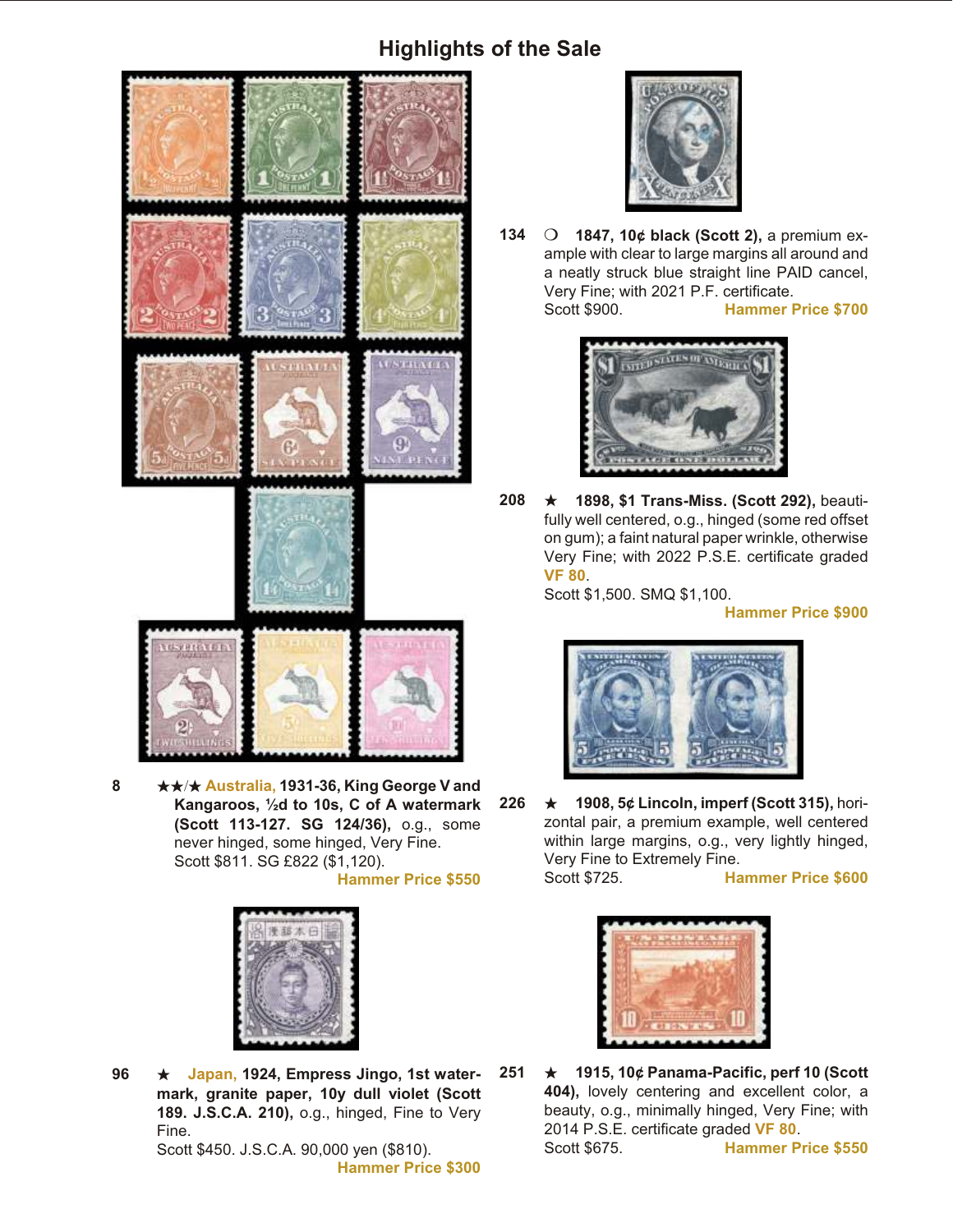## **Highlights of the Sale**



**257 ★ 1912, 10¢ Franklin, orange yellow, S.L.** watermark, perf 12 (Scott 416), a superlative example, beautifully well centered within jumbo margins, o.g., hinged, Extremely Fine to Superb; with 2005 P.S.E. certificate graded **XF-SUP** 95J, plus ungraded 1992 P.F. certificate. Scott \$40. SMQ \$115. **Hammer Price \$190**



**259** ★★ 1914, 50¢ Franklin, violet, S.L. watermark, perf 12 (Scott 421), a wonderfully choice gem, close to perfect in every respect, the centering is fantastic, o.g., never hinged, Extremely Fine and choice; with 2005 P.F. certificate. Scott \$775. **Hammer Price \$1,500**



**269 ★★ 1914, 4¢ Washington, brown, S.L. water**mark, horizontal flat plate coil (Scott 446), strip of 6, attractive centering and bright fresh color, o.g., never hinged, almost Very Fine; with 2001 P.F. certificate.

Scott \$1,950. **Hammer Price \$1,100**



**289** O **1916, 2¢ Washington, carmine, type II, unwatermarked, horizontal rotary press coil (Scott 491), well centered and with a neat light** cancel, Very Fine; with 2020 and 1991 P.F. certificates. Scott \$800. **Hammer Price \$650**



**334** ★★ 1929, 2¢ Washington, types II & I, hori**zon tal ro tary press coil (Scott 599A, 599),** a lovely line pair, Type II at left, well centered, o.g., never hinged, Very Fine. Scott \$1,350. **Hammer Price \$900**



**385** ★★ Airmail, 1930, Graf Zeppelin complete **(Scott C13-C15), well centered throughout,** o.g., never hinged, Very Fine to Extremely Fine. Scott \$1,675. **Hammer Price \$1,300**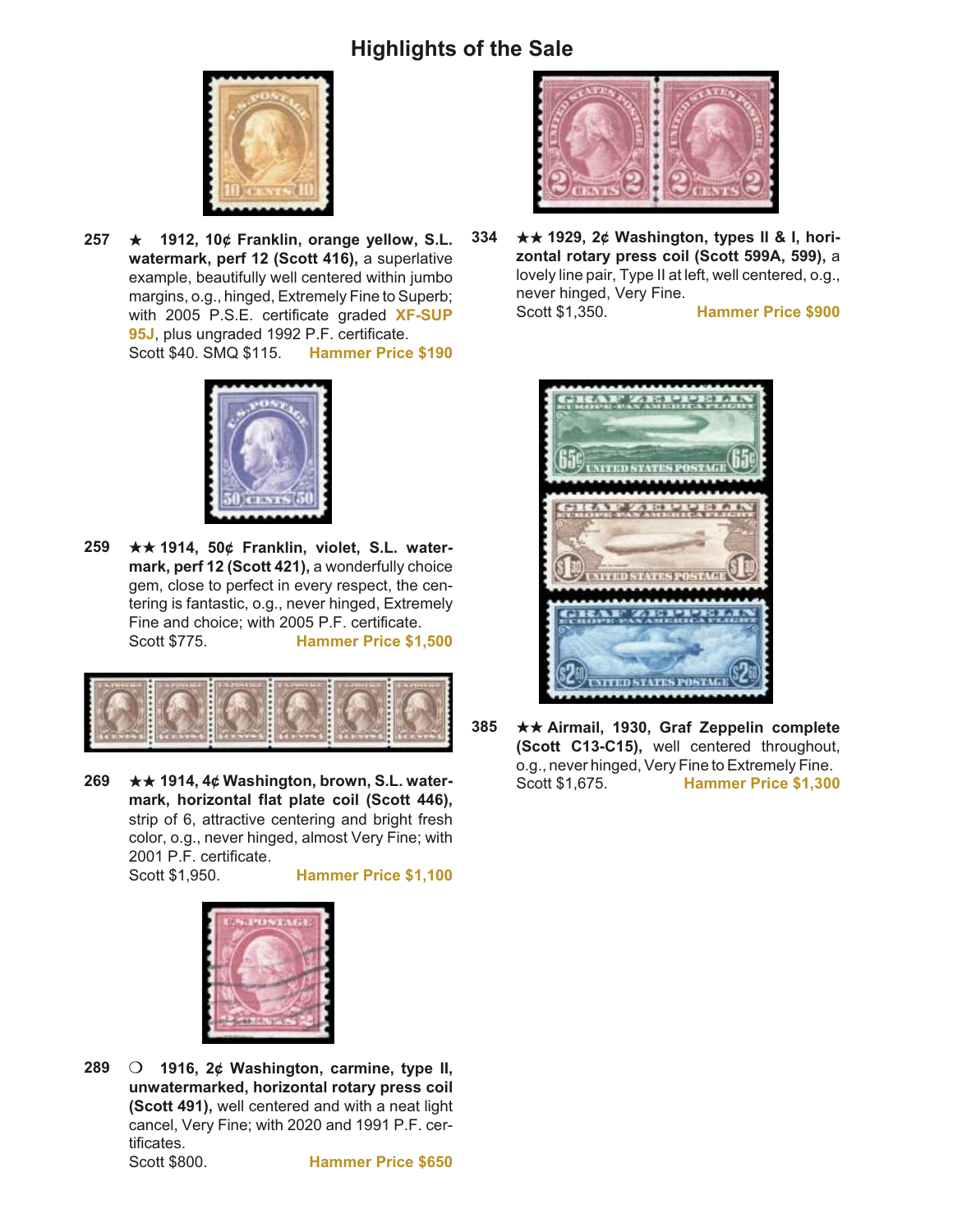#### **Golden Oak Online Auctions**

# **Prices Realized**

Auction Date: February 26, 2022 Auction No.: Total Realized: \$55,508

Collector Series

Prices shown are the prices the lots sold for. Any lots not listed were withdrawn, skipped or combined. Prices do not include the 20 % buyer's premium.

| Lot No.        | <b>Realized</b> | Lot No. | <b>Realized</b> | Lot No. | <b>Realized</b> | Lot No. | <b>Realized</b> |
|----------------|-----------------|---------|-----------------|---------|-----------------|---------|-----------------|
| $\mathbf{1}$   | \$300           | 53      | \$32            | 112     | \$65            | 181     | \$150           |
| $\mathbf{2}$   | \$22            | 54      | \$130           | 113     | \$90            | 182     | \$100           |
| $\mathfrak{Z}$ | \$140           | 55      | \$180           | 114     | \$225           | 183     | \$28            |
| $\overline{4}$ | \$750           | 56      | \$140           | 115     | \$325           | 184     | \$40            |
| 5              | \$120           | 60      | \$55            | 116     | \$600           | 185     | \$36            |
| 6              | \$75            | 61      | \$90            | 117     | \$40            | 186     | \$60            |
| $\tau$         | \$275           | 62      | \$36            | 118     | \$500           | 187     | \$65            |
| $\,$ 8 $\,$    | \$550           | 63      | \$55            | 122     | \$225           | 188     | \$40            |
| $\mathbf{9}$   | \$325           | 65      | \$100           | 124     | \$100           | 190     | \$32            |
| $10\,$         | \$160           | 66      | \$160           | 126     | \$160           | 192     | \$36            |
| 11             | \$20            | 67      | \$65            | 130     | \$38            | 193     | \$275           |
| 12             | \$50            | 68      | \$50            | 133     | \$22            | 195     | \$200           |
| 13             | \$250           | 69      | \$40            | 134     | \$700           | 196     | \$110           |
| 15             | \$45            | $72\,$  | \$40            | 135     | \$600           | 197     | \$550           |
| 16             | \$200           | 73      | \$50            | 136     | \$80            | 200     | \$80            |
| 17             | \$150           | 74      | \$225           | 137     | \$140           | 202     | \$30            |
| $18\,$         | \$100           | 75      | \$250           | 138     | \$300           | 203     | \$30            |
| 19             | \$65            | 76      | \$90            | 142     | \$50            | 206     | \$40            |
| $20\,$         | \$45            | $78\,$  | \$200           | 143     | \$120           | 207     | \$300           |
| 21             | \$2,300         | 79      | \$75            | 145     | \$40            | 208     | \$900           |
| $22\,$         | \$275           | 80      | \$50            | 146     | \$300           | 209     | \$40            |
| 23             | \$170           | 81      | \$70            | 147     | \$225           | 210     | \$45            |
| 25             | \$180           | 82      | \$34            | 148     | \$170           | 212     | \$40            |
| 26             | \$34            | 83      | \$50            | 149     | \$40            | 213     | \$36            |
| 27             | \$275           | 84      | \$40            | 151     | \$75            | 214     | \$75            |
| 28             | \$60            | 85      | \$80            | 153     | \$140           | 215     | \$80            |
| 29             | \$32            | 87      | \$20            | 154     | \$130           | 216     | \$40            |
| 31             | \$45            | 88      | \$50            | 155     | \$300           | 217     | \$65            |
| 32             | \$90            | 90      | \$300           | 156     | \$50            | 218     | \$40            |
| 33             | \$225           | 91      | \$110           | 160     | \$45            | 219     | \$275           |
| 35             | \$170           | 92      | \$90            | 161     | \$65            | 220     | \$40            |
| 36             | \$45            | 94      | \$170           | 162     | \$22            | 221     | \$45            |
| 37             | \$75            | 95      | \$200           | 163     | \$45            | 223     | \$275           |
| 38             | \$180           | 96      | \$300           | 164     | \$65            | 225     | \$40            |
| 39             | \$28            | 97      | \$120           | 166     | \$22            | 226     | \$600           |
| 40             | \$45            | 98      | \$225           | 168     | \$90            | 227     | \$24            |
| 41             | \$110           | 99      | \$80            | 169     | \$22            | 229     | \$32            |
| $42\,$         | \$225           | 100     | \$90            | 170     | \$28            | 233     | \$45            |
| 43             | \$45            | 101     | \$160           | 171     | \$22            | 234     | \$70            |
| 44             | \$160           | 102     | \$100           | 172     | \$24            | 235     | \$50            |
| 45             | \$1,400         | 104     | \$150           | 173     | \$110           | 236     | \$700           |
| 46             | \$120           | 105     | \$80            | 174     | \$140           | 237     | \$60            |
| 47             | \$250           | 106     | \$140           | 175     | \$400           | 238     | \$90            |
| 48             | \$150           | 107     | \$60            | 176     | \$34            | 239     | \$90            |
| 49             | \$80            | 108     | \$45            | 178     | \$425           | 242     | \$50            |
| $50\,$         | \$60            | 110     | \$200           | 179     | \$38            | 243     | \$36            |
| 52             | \$65            | 111     | \$160           | 180     | \$60            | 244     | \$36            |